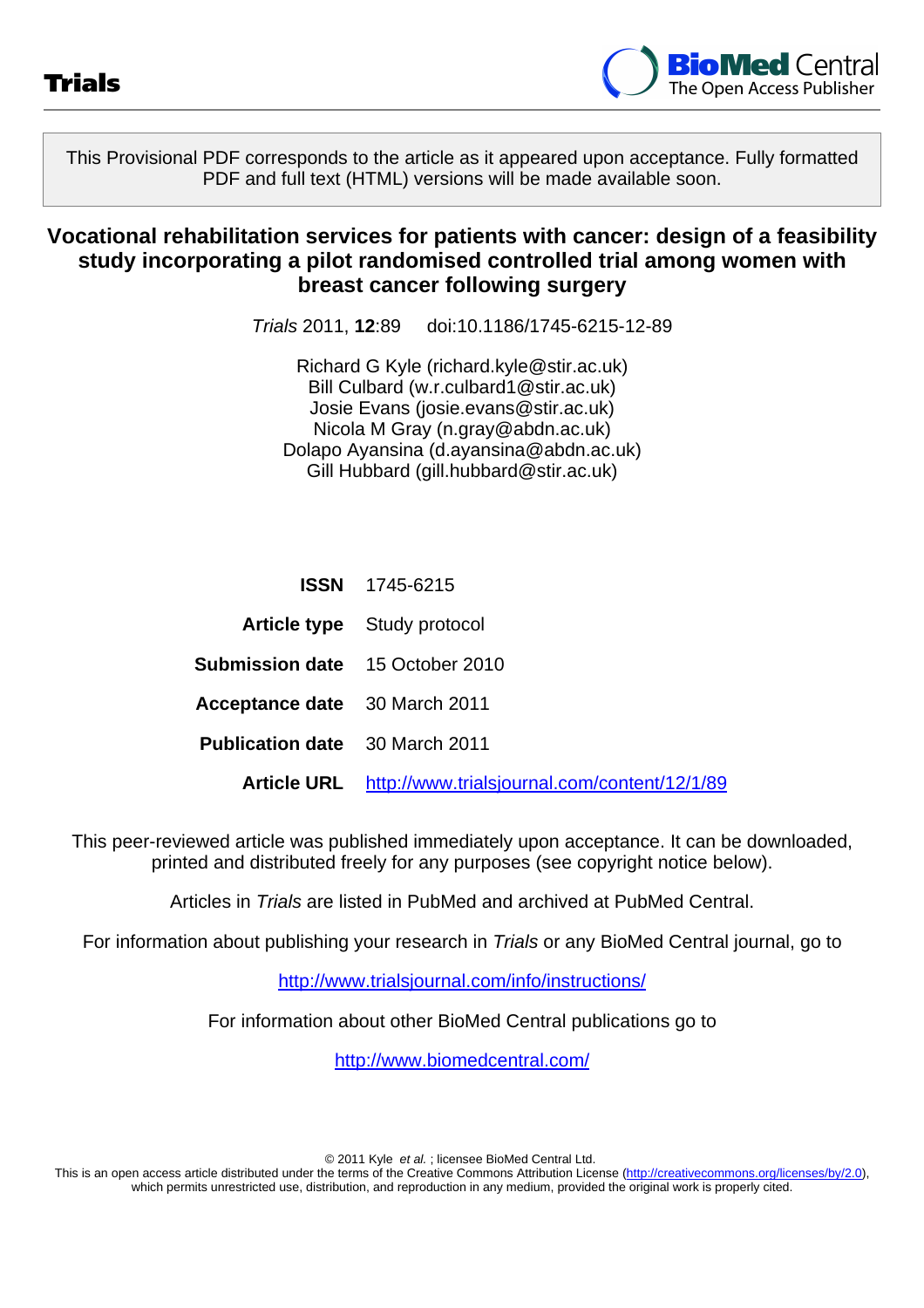# **Vocational rehabilitation services for patients with cancer: design of a feasibility study incorporating a pilot randomised controlled trial among women with breast cancer following surgery**

Richard G Kyle<sup>1\*</sup>, Bill Culbard<sup>1</sup>, Josie Evans<sup>2</sup>, Nicola M Gray<sup>3</sup>, Dolapo Ayansina<sup>4</sup>, Gill Hubbard<sup>1</sup>

<sup>1</sup> Cancer Care Research Centre, School of Nursing, Midwifery and Health, University of Stirling, Stirling, Scotland, UK.

<sup>2</sup> School of Nursing, Midwifery and Health, University of Stirling, Stirling, Scotland, UK.

<sup>3</sup> Centre of Academic Primary Care, Division of Applied Health Sciences, School of Medicine and Dentistry, University of Aberdeen, Scotland, UK.

<sup>4</sup> Division of Applied Health Sciences, School of Medicine and Dentistry, University of Aberdeen, Scotland, UK.

\* Corresponding author.

Email addresses

RGK [richard.kyle@stir.ac.uk] BC [w.r.culbard1@stir.ac.uk] JE [josie.evans@stir.ac.uk] NMG [n.gray@abdn.ac.uk] DA [d.ayansina@abdn.ac.uk] GH [gill.hubbard@stir.ac.uk]

### **ABSTRACT**

Background: Due to improvements in cancer survival the number of people of working age living with cancer across Europe is likely to increase. UK governments have made commitments to reduce the number of working days lost to ill-health and to improve access to vocational rehabilitation (VR) services. Return to work for people with cancer has been identified as a priority. However, there are few services to support people to remain in or return to work after cancer and no associated trials to assess their impact. A pilot randomised controlled trial among women with breast cancer has been designed to assess the feasibility of a larger definitive trial of VR services for people with cancer.

Methods: Patients are being recruited from three clinical sites in two Scottish National Health Service (NHS) Boards for 6 months. Eligible patients are all women who are: (1) aged between 18 and 65 years; (2) in paid employment or self-employed; (3) living or working in Lothian or Tayside, Scotland, UK; (4) diagnosed with an invasive breast cancer tumour; (5) treated first with surgery. Patients are randomly allocated to receive referral to a VR service or usual care, which involves no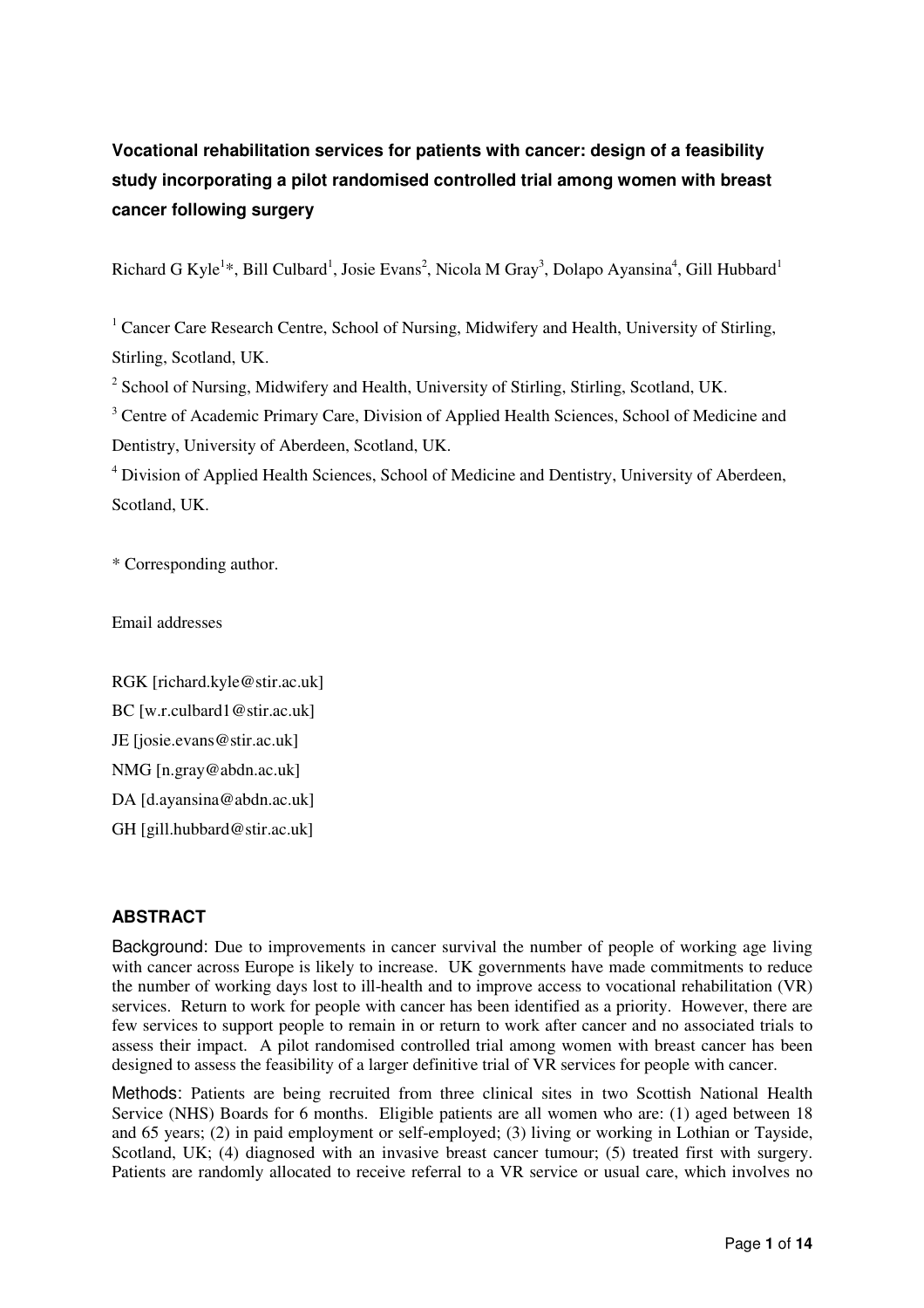formal employment support. The primary outcome measure is self-reported sickness absence in the first 6 months following surgery. Secondary outcome measures include changes in quality of life (FACT-B), fatigue (FACIT-Fatigue) and employment status between baseline and 6- and 12-months post-surgery. A post-trial evaluation will be conducted to assess the acceptability of the intervention among participants and the feasibility of a larger, more definitive, trial with patients with lung and prostate cancer.

Discussion: To our knowledge this is the first study to determine the feasibility of a randomised controlled trial of the effectiveness of VR services to enable people with cancer to remain in or return to employment. The study will provide evidence to assess the relevance and feasibility of a larger future trial involving patients with breast, prostate or lung cancer and inform the development of appropriate VR services for people living with cancer.

Trial Registration: Current Controlled Trials ISRCTN29666484 Registration date: 07/10/10; Randomisation of first patient: 03/12/10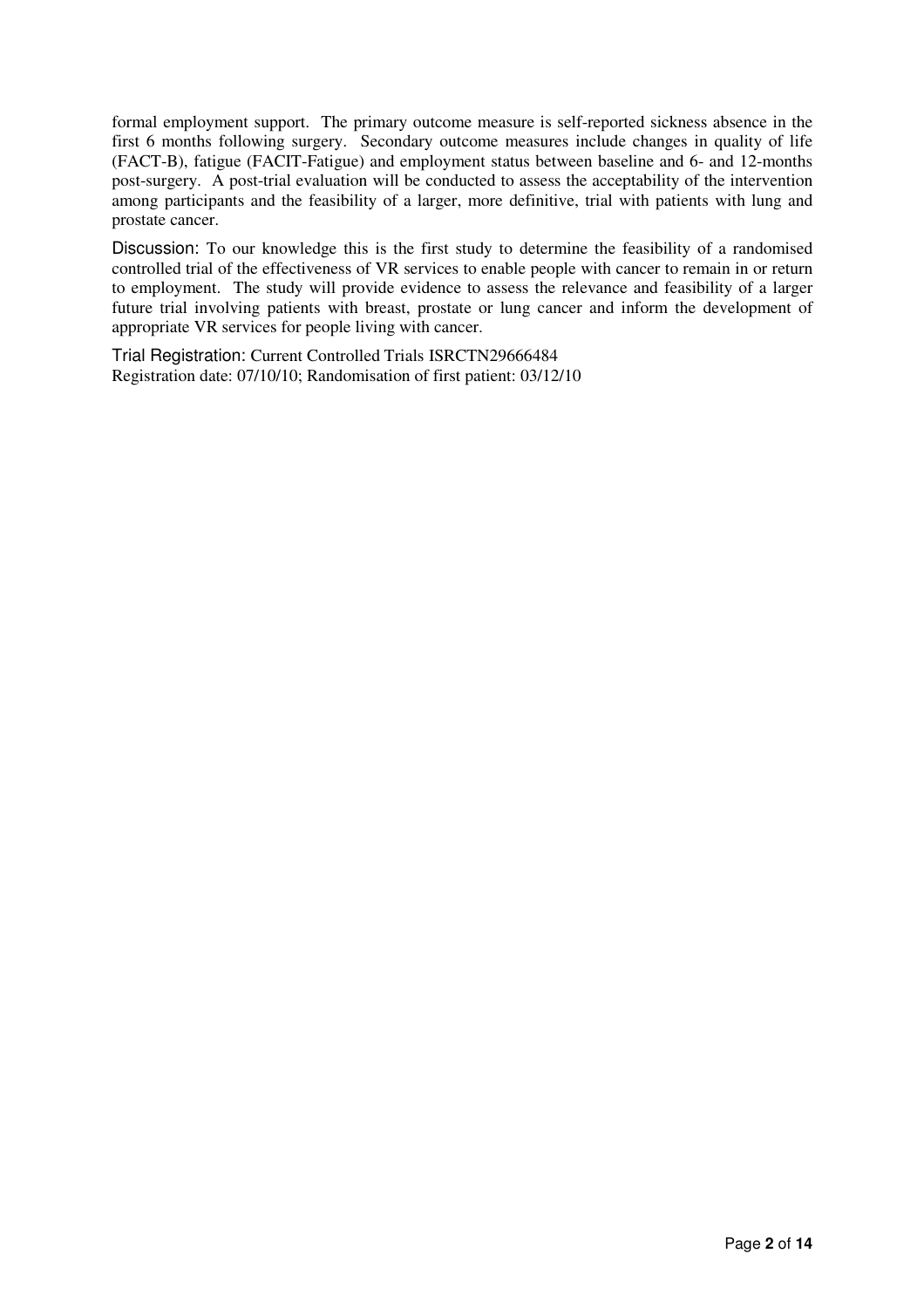### **1 BACKGROUND**

Due to improvements in cancer survival the number of people of working age living with cancer across Europe is likely to increase [1]. It is estimated that more than 500,000 people in the UK under the age of 65 years have been diagnosed with cancer during their working lives [2]. Every year in Scotland around 27,400 people are diagnosed with cancer,  $52\%$  (n=14,300) of whom are women [3]. Breast cancer is the most commonly diagnosed cancer in Scottish women and incidence has increased by 8% over the past decade attributed, in part, to earlier detection due to mammography screening programmes[3]. In 2007 over half (55%) of all women diagnosed with breast cancer in Scotland were of working age (i.e., between 18 and 65 years): around 1 in 20 were under 40 years, and 1 in 5 were under 50 years [4]. Despite notable variation across countries, [5] breast cancer mortality rates are decreasing across Europe[ 6,7]. In a recent comparative analysis of 30 European countries, England and Wales, Scotland, and Northern Ireland had the second, fourth and fifth largest overall decline in mortality between 1989 and 2006 of 35%, 30% and 29%, respectively [5]. There is evidence that the trends of increasing incidence [8] and decreasing mortality will continue [5]. Remaining in or returning to work will therefore be increasingly important for women living with breast cancer in Scotland and across the UK and Europe.

Dame Carol Black's recent review of the health of Britain's working age population recommended a multi-agency and partnership approach to supporting people to remain in or return to work and highlighted the role of line managers, general practitioners (GP) and vocational rehabilitation (VR) services[9]. UK governments have made commitments to reduce the number of working days lost to ill-health and to improve access to VR services. In Scotland, the Scottish Centre for Healthy Working Lives (SCHWL) has established pilot VR services in National Health Service (NHS) Tayside and NHS Lothian. These services support people to remain in or return to work by providing fast-track care and services such as physiotherapy, counselling and occupational therapy to employees from small- to medium-sized companies with less than 250 employees, where occupational health support services are not available. The Scottish Government has recently identified return to work for people living with cancer as a priority [10].

People with cancer can often experience changed workplace relations or employment status following diagnosis or during treatment, with negative financial and psychosocial consequences. It is known that individuals change jobs, leave paid employment or experience a decline in earnings [11]. Individuals may also experience discrimination from employers or colleagues [11]. However, a recent review has identified that there are few services to support people to remain in or return to work after cancer and no associated trials to assess their impact [11].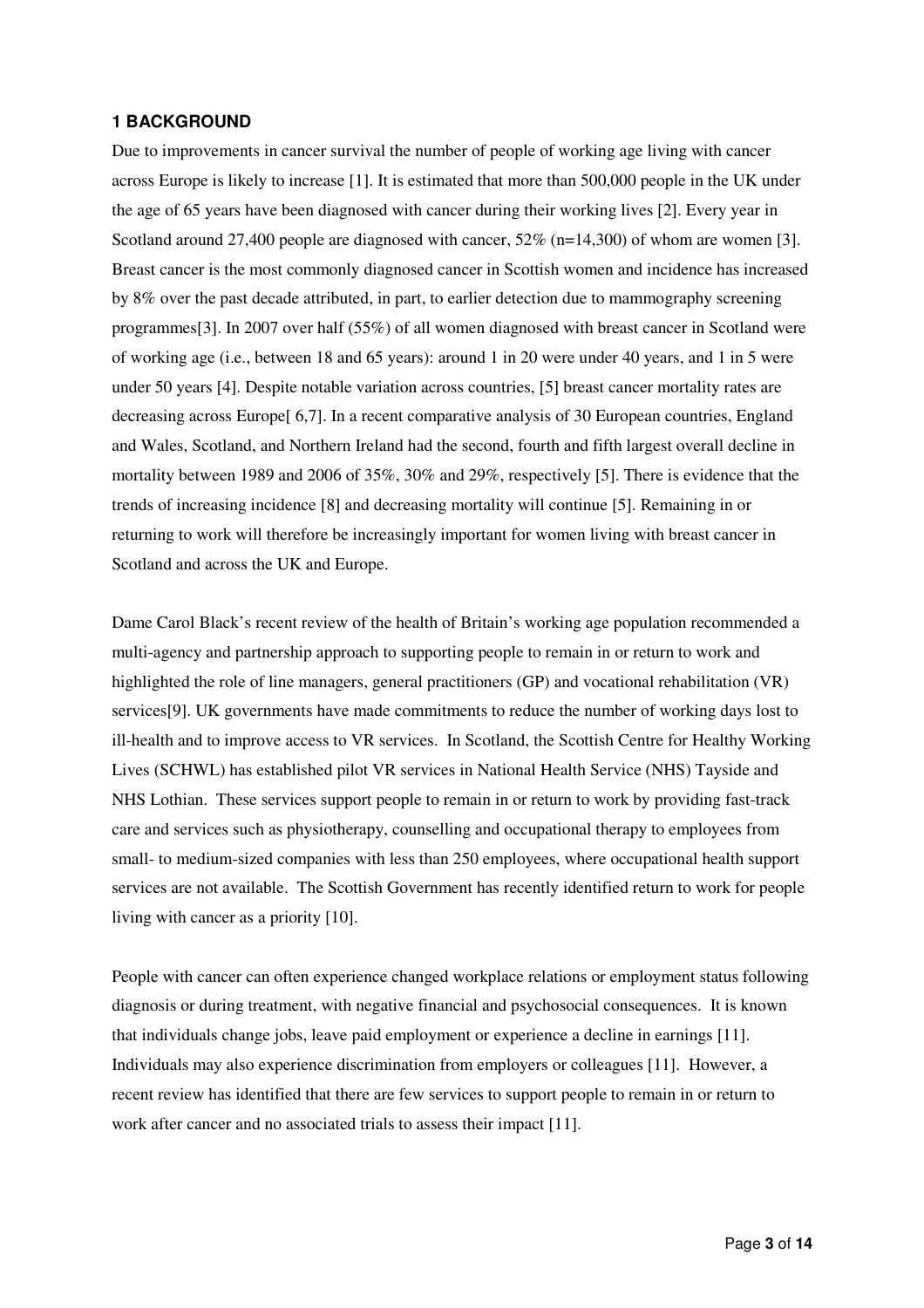The SCHWL and Macmillan Cancer Support are developing plans to expand VR services to people with cancer. The establishment of pilot VR services across Scotland may provide an opportunity to conduct a large randomised controlled trial to evaluate their effectiveness for people living with cancer. However, there are several uncertainties that must be addressed including an assessment of the feasibility of such a trial and the acceptability of the intervention among people with cancer. Given increasing incidence and survival of people living with breast cancer, it is both timely and appropriate to determine the feasibility of this definitive trial through a pilot randomised controlled trial (RCT) of VR services among women following surgery for breast cancer. A study design incorporating a pilot RCT was selected to refine, and assess the feasibility of, trial processes (including, recruitment, randomisation and follow-up) and estimate the likely effect size in advance of a larger, more definitive, future trial.

### **2 AIM**

The aim of this study is to determine the feasibility of an RCT of VR services among women with breast cancer following surgery and whether this intervention is acceptable in this patient group.

#### **2.1 Objectives**

- 1. Determine the numbers of patients in Lothian and Tayside with breast cancer referred for surgery who are in paid or self-employment and potentially eligible for the RCT.
- 2. Assess whether it is feasible and acceptable to recruit patients into the trial post-operatively. If not, identify the most appropriate timing for recruitment and the employment intervention that follows.
- 3. Estimate trial recruitment rates (i.e., percentage of eligible women who consent to the trial) and attrition over the period of the trial.
- 4. Determine whether the outcomes are measurable and appropriate, and evaluate the instruments used to measure secondary outcomes (i.e., FACT-B, FACIT-Fatigue).
- 5. Estimate the likely effect size to inform the power calculation for a larger, more definitive trial.
- 6. Assess the feasibility of including patients with lung and prostate cancer in a larger future RCT.

### **3 METHODS**

#### **3.1 Design**

The design of this feasibility study is an interventional two-arm RCT (Figure 1).

#### *[Please insert Figure 1 here]*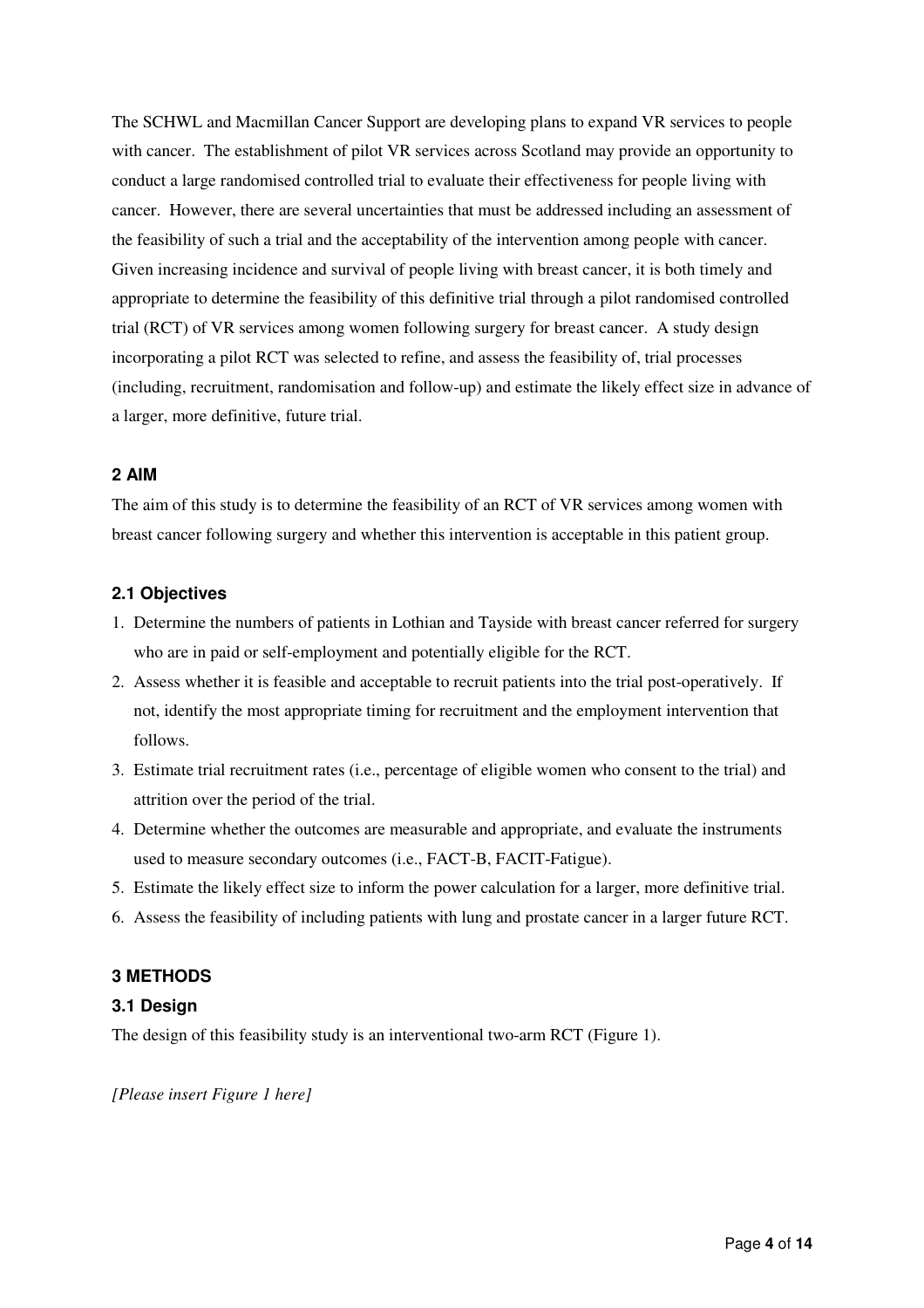### **3.2 Setting and participants**

Patients with breast cancer are being recruited from three hospitals in two NHS Boards in Scotland (Perth Royal Infirmary (PRI), and Ninewells Hospital, Dundee [NHS Tayside]; Western General Hospital (WGH), Edinburgh [NHS Lothian]). Recruitment to the trial is proceeding for 6 months at each site.

### 3.2.1 Eligibility

Eligible patients are all women who are: (1) aged between 18 and 65 years; (2) in paid employment or self-employed; (3) living or working in Lothian or Tayside, Scotland, UK; (4) diagnosed with an invasive breast cancer tumour; (5) treated first with surgery. Patients diagnosed with Ductal Carcinoma in Situ (DCIS) are excluded. Patients are not excluded on the basis of communication difficulties. Interpretation and translation services will be used for participants unable to communicate in English. Patients with learning difficulties are also not excluded as a study investigator (GH) has expertise involving people with learning difficulties in research.

#### 3.2.2 Sample size calculation

There are several uncertainties that this feasibility study seeks to address before a larger, more definitive RCT of vocational rehabilitation services for people with cancer can be conducted. These uncertainties include: (1) the number of women who may be eligible for inclusion in the trial; (2) the percentage of eligible women who meet the VR services' criteria for referral; (3) the recruitment rate, defined as the percentage of eligible women who consent to involvement in the trial. The feasibility study will therefore provide evidence to inform sample size calculations for a larger trial. However, we estimate that between 66 and 79 patients will be recruited to the feasibility study over a 6 month period. This sample size is based on diagnosis and surgical data obtained from 2008, estimated employment rates, and a conservative recruitment rate of between 50% and 60%.

The feasibility study is also assessing the likely effect size to inform sample size calculations for a potential larger future trial. The primary outcome measure is the number of days off work in the 6 months following surgery. One report indicated that the mean length of time absent from work after a diagnosis of breast cancer was 5.6 months [12]. Assuming, therefore, a mean of 180 days absent from work in the control group and an estimated standard deviation of 100 days, with a sample size of 70 (35 in each group), the study would be able to detect a reduction in number of days absent from work from 180 to 110 days with 5% level of significance and 80% power. A larger sample size would be required to detect smaller differences. To detect a reduction in number of days absence by 2 months, a sample size of 88 patients (44 in each group) would be required. To detect a reduction of 1 month, a sample size of 350 (175 in each group) would be required.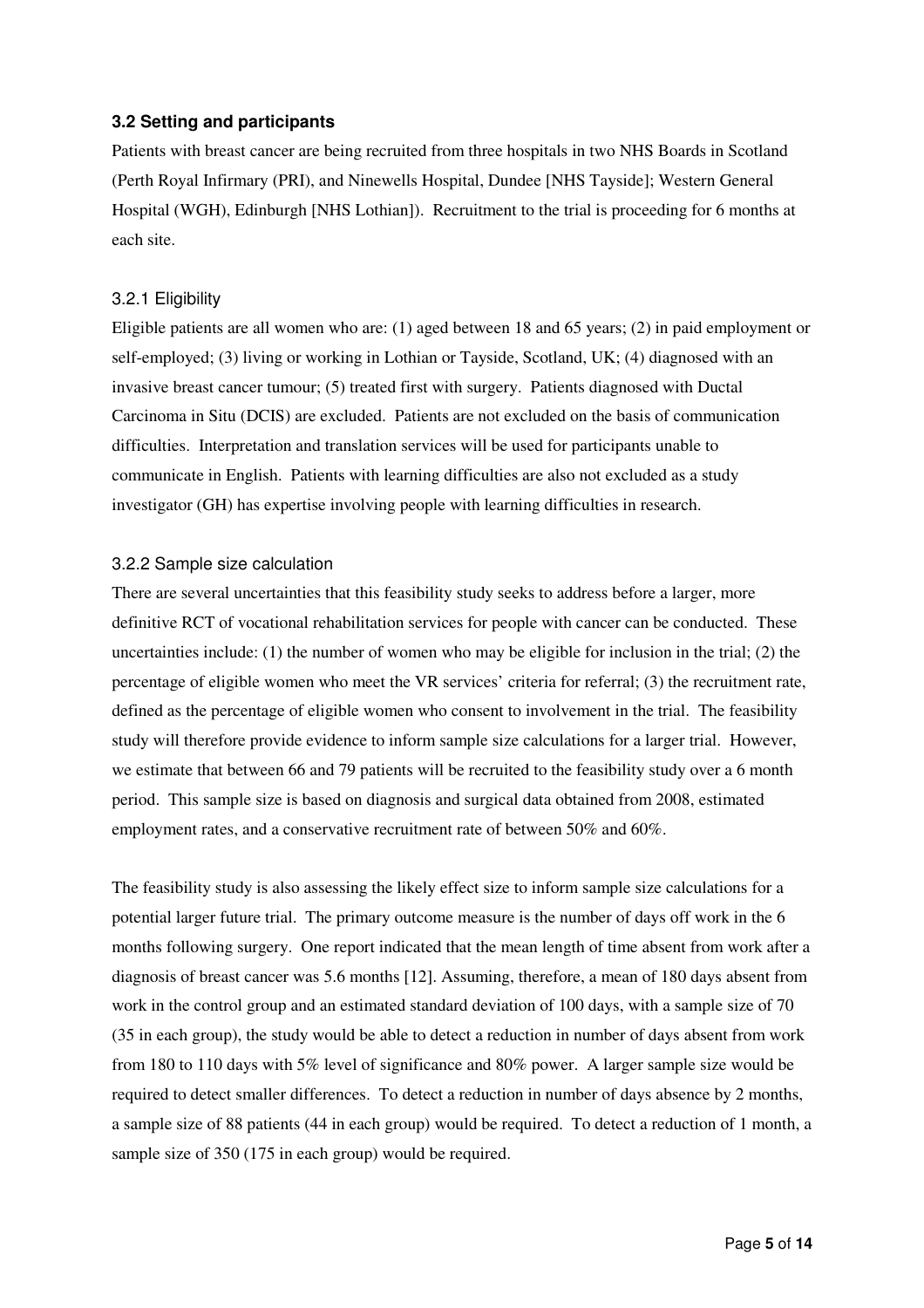### **3.3 Patient Recruitment**

Recruitment and obtaining written informed consent to be involved in the study is occurring before participants are randomly assigned to the intervention or usual care arm of the study. Breast care nurses are initially applying the inclusion criteria to patients attending hospital in the pre-operative phase. Due to variation in local clinical processes, service size and workforce capacity the recruitment process differs in each of the three hospitals.

### 3.3.1 Perth Royal Infirmary (PRI)

Women who are eligible for inclusion in the RCT are identified from surgical lists by clinical teams. Eligible women are given information about the study by their breast care nurse at a pre-operative appointment. Written informed consent is taken at a face-to-face meeting with a researcher (RGK) when women attend hospital for a post-operative clinic appointment.

### 3.3.2 Ninewells Hospital, Dundee

Eligible women are identified from surgical lists by clinical teams and are given a pack of information about the study when they attend hospital for surgery. Women return this information pack to their breast care nurse when they leave hospital the following day or by post to a researcher (RGK). Those who agree to participate include their written informed consent in their returned pack.

### 3.3.3 Western General Hospital (WGH), Edinburgh

Eligible women are identified by clinical teams from staging information discussed at a weekly multidisciplinary team meeting. Eligible women are given a pack of study information by their breast care nurse when they attend hospital for a pre-operative appointment and return this to their breast care nurse when they attend for surgery or by post to a researcher (RGK). Those who agree to take part in the trial include their written informed consent in the returned information pack.

In each hospital, patients who do not want to participate are asked if they consent to the retention of a limited set of anonymised clinical, sociodemographic and employment data (e.g., age, sex, postcode, diagnosis, treatment, employment status) so that a comparison can be made between patients who do and do not agree to be approached (Figure 1). Data are recorded on the number of patients who are eligible and reasons for ineligibility, the numbers who consent to participate in the trial and the numbers who consent to retention of anonymised data.

### **3.4 Randomisation**

The allocation sequence was generated from a Bernoulli probability distribution with a specified probability of 0.5 which ensures participants have an equal chance of being in either group.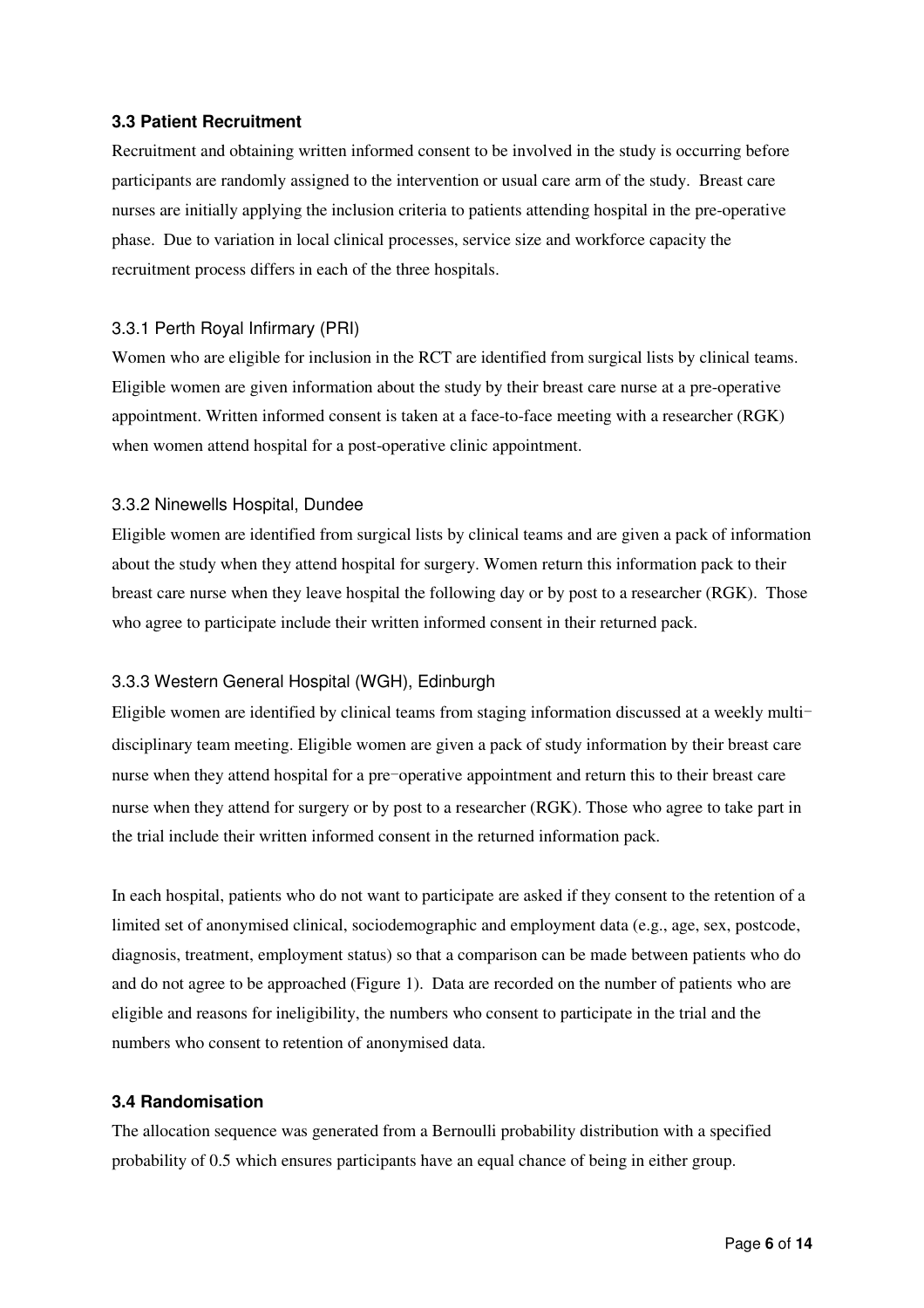Participants are randomly assigned to the intervention and usual care arm with a 1:1 allocation ratio (Figure 1). A separate sequence is used for each NHS Board (analogous to the VR service to which participants in the intervention arm are referred) to ensure that there is an even distribution of participants to the intervention and usual care groups in each NHS Board. The allocation sequences are concealed from the researchers responsible for recruiting patients into the trial (RGK), data collection (RGK) and data analysis (RGK, JE, NMG, GH). The trial statistician (DA) provided the allocation sequences to an administrator in the Cancer Care Research Centre at the University of Stirling who is not involved in the process of random number generation nor data collection and analysis. This individual will assign patients to the intervention and usual care groups and refer patients in the intervention arm to the VR service.

#### 3.4.1 Blinding

It will be clear to most patients whether or not they have been assigned to the intervention or usual care arm of the study. Thus, it is not possible to blind patients to their group allocation. However, the randomisation procedure outlined above ensures that those involved in data collection and analysis will not know to which group patients have been randomly assigned.

#### **3.5 Intervention**

The complex intervention is referral to a VR service in either Tayside or Lothian (Figure 1). Patients recruited from PRI and Ninewells, Dundee are randomised to receive referral to a VR service in Tayside; individuals enrolled from WGH are referred to a VR service in Lothian. All participants allocated to the intervention arm of the trial are contacted by a VR service by telephone within 10 days following return of the baseline questionnaire to the researcher (RGK). Participants are allocated a 'case manager' who conducts a telephone assessment of supportive care needs to facilitate remaining in or returning to work during which baseline measures are also recorded using the Canadian Occupational Performance Measure (COPM) [13], 12 item General Health Questionnaire (GHQ-12) [14] and European Quality of Life – 5 Dimensions (EQ-5D) [15]. Outcomes are remeasured at 3- and 6-months from referral. Based on this initial assessment of each individual's personal goals and health status the case manager signposts participants to appropriate support services including physiotherapy, occupational therapy, occupational health nurse, occupational health doctor, counsellor/psychological therapy, complementary therapy. Each individual may therefore receive a different (combination of) intervention(s). Usual care following surgery involves no formal employment support. Participants in both arms of the trial receive a copy of the booklet *Work and Cancer* published by Macmillan Cancer Support [16].

As the personalised and complex nature of the intervention precludes exogenous standardisation, data will be obtained from each service on the specific interventions received by individuals in the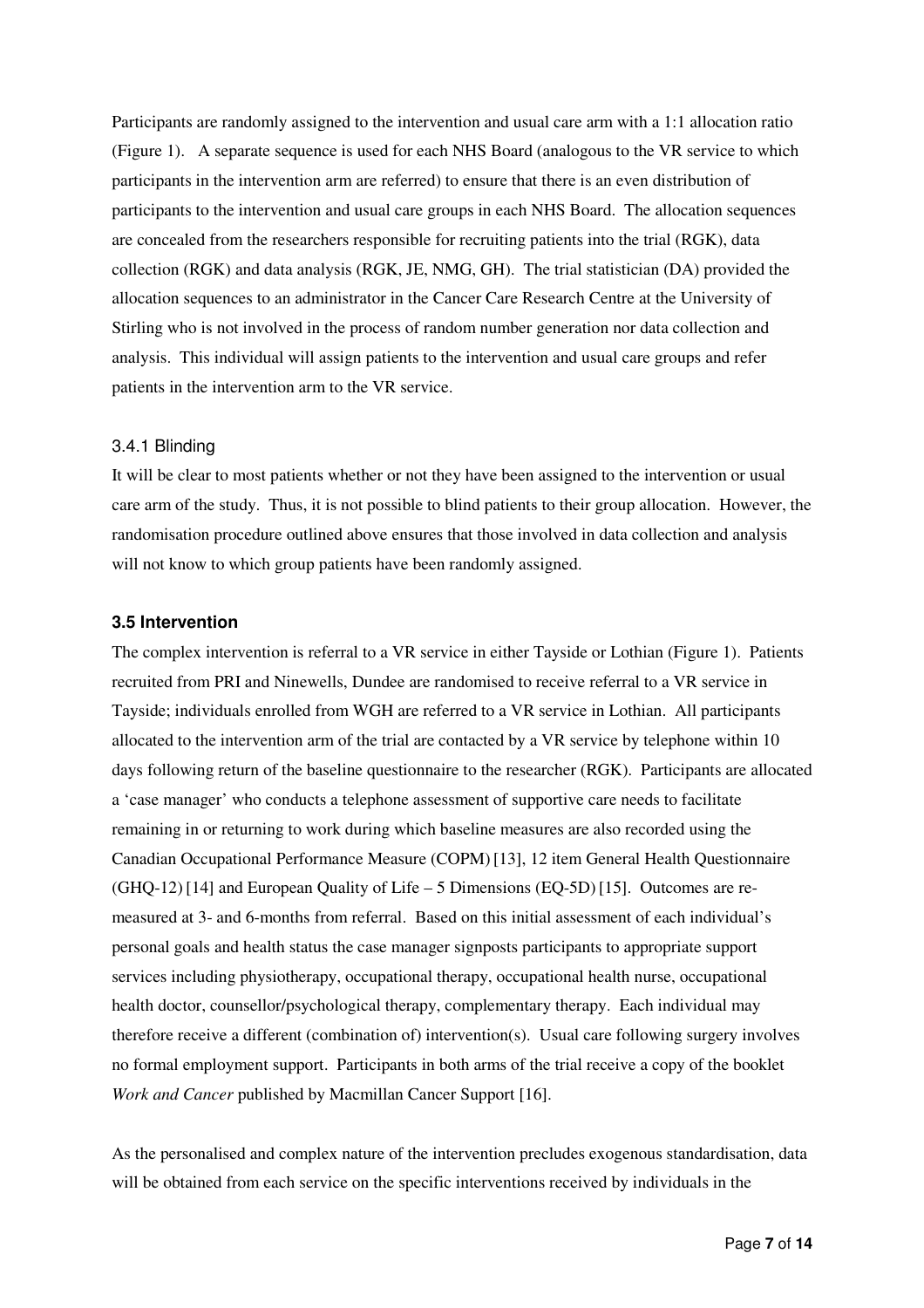intervention arm of the pilot RCT. Secondary analysis of outcome measures recorded by each service at initial assessment and 3- and 6-month follow up will also be undertaken for these women. In addition, information will be gathered about each service (e.g., size, workforce composition, ethos) to contextualise possible differences in reported outcomes between VR services.

### **3.6 Data collection**

Data to evaluate the intervention in terms of quality of life, fatigue and change in employment status are collected at baseline, 6 months and 12 months after entry to the trial via a self-completion questionnaire. In addition, self-reported sickness absence is collected every four weeks for the first 6 months of follow-up and for the four weeks before the 12-month follow-up time point (Figure 1). A telephone reminder is administered if questionnaires are not returned within 10 days. Participants have the option of a researcher collecting their responses to all questionnaires by telephone.

### **3.7 Outcome measures**

#### 3.7.1 Primary outcome

The primary outcome measure is self-reported number of days off work due to ill-health within the first six months after surgery.

There are two main ways of measuring absence from work: (1) sick leave register at participants' place of employment; (2) participant self-report. Although a sick leave register managed by the employer is regarded as the gold standard, self-report is also robust [17]. One study found more than 96% accuracy between register and self-report when the recall period is limited to 2 to 4 weeks [18]. The feasibility of using sick leave registers will be determined by asking participants to consent to contact with their employers to access their sick leave register at the end of the 6 month follow-up period.

#### 3.7.2 Secondary outcomes

Secondary outcome measures are changes in quality of life (QoL), fatigue and employment status.

### 3.7.2.1 Quality of life

The Functional Assessment of Cancer Therapy-Breast Cancer (FACT-B) Version 4 will be used to assess breast cancer related QoL [19]. The FACT-B is a 37-item self-report questionnaire that evaluates several QoL domains: physical, social/family, emotional, and functional well being. In addition, a 10-item breast cancer subscale (BCS) is specific to the experiences of women living with breast cancer and the symptoms and side-effects of treatment and includes items on anxiety, pain and body image. Participants complete the questionnaire in terms of the past 7 days and each item is scored on a 5-point scale that varies from 0 (not at all) to 4 (very much). Negatively phrased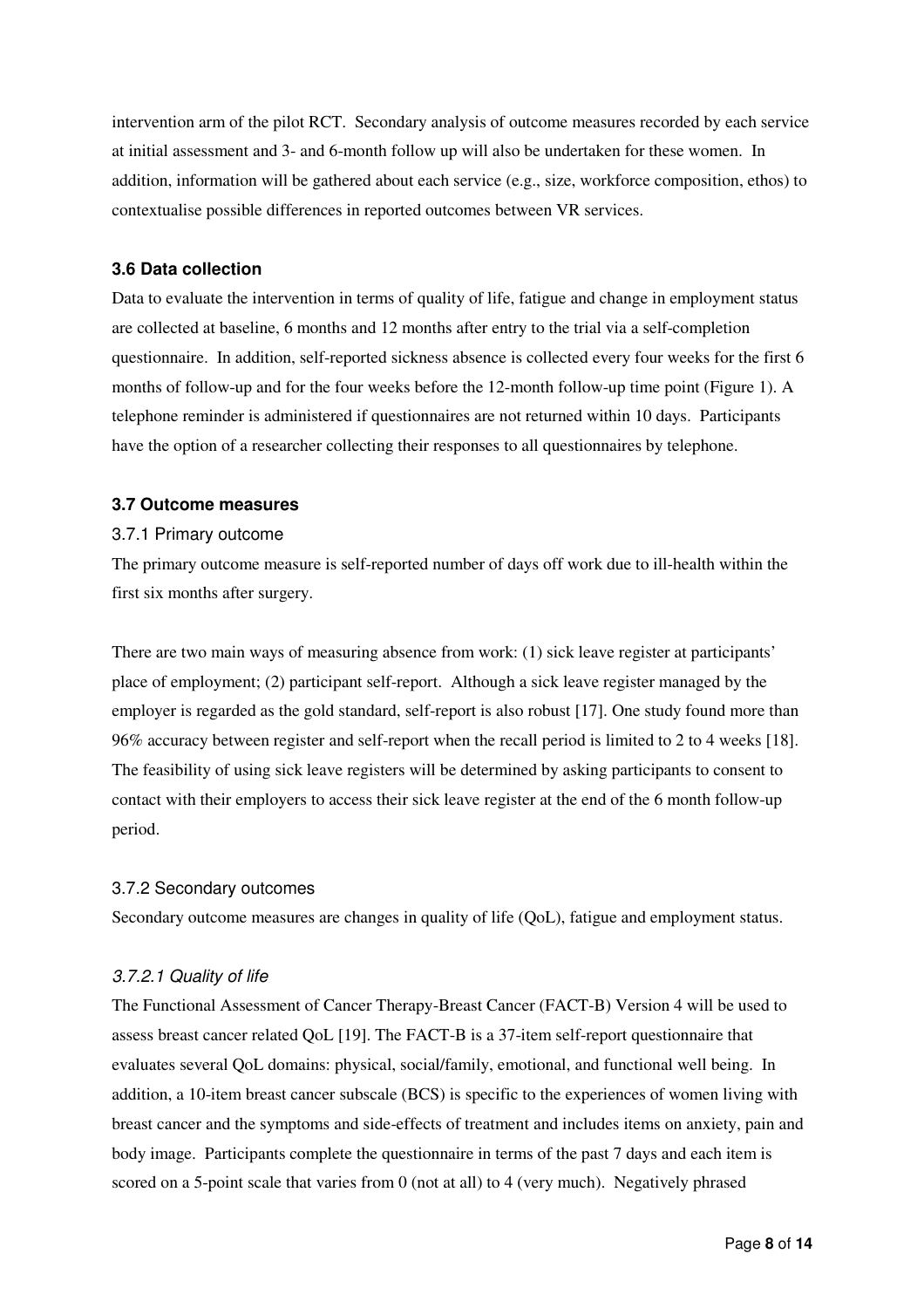questions are reversed prior to analysis and scores are summed for each domain and a higher score indicates higher well being [20]. Domain scores vary from 0 to 28 for the physical, social/family and functional well being domains; 0 to 24 for the emotional well being domain; and 0 to 40 for the BCS. The scores of the four well-being domains are summed to calculate the Functional Assessment of Cancer Therapy–General (FACT-G) score and total scores of the FACT-G and BCS are summed to calculate a FACT-B score.

### 3.7.2.2 Fatigue

The Functional Assessment of Chronic Illness Therapy–Fatigue Scale (FACIT-Fatigue) is used to assess specific functional and physical aspects of fatigue associated with breast cancer diagnosis and treatment. This 13-item subscale has been determined to be a reliable and valid stand alone measure of fatigue [21]. In common with the FACT-B, items are scored on a 5-point likert scale and relate to the past 7 days. FACIT–Fatigue scores vary from 0 to 52 and negatively worded items are reversed before analysis so that higher scores represent better self-reported health [20].

### 3.7.2.3 Employment status

A non-validated questionnaire will measure change in employment status in terms of five indicators: earnings, job, role, hours worked, or employment type (i.e., part-/full-time employment).

### 3.7.2.4 Socio-demographic and clinical information

A structured questionnaire is used to collect data on date of birth, postcode, total household income, clinical diagnosis, and other conditions for which participants are currently receiving treatment. Consent will also be sought to access participants' hospital clinical notes to accurately identify diagnosis and treatments administered.

### **3.8 Data analysis**

The study will provide data on eligibility, recruitment rates and possible loss to follow-up informing the feasibility and development of a larger, more definitive, future trial. The study will also assess the possibility of stratifying the sample in a larger trial by potential study confounders such as age, sex, employment type, hours of work, socio-economic status, co-morbidity and cancer stage that have previously been identified as impacting on length of absence from work [11].

As this is a feasibility study, hypothesis testing must proceed cautiously. However, it is anticipated that participants referred to VR services will experience fewer days off work due to sickness, lower levels of fatigue and increased QoL. QoL measures will be analysed at global (i.e., summed FACT-G and FACT-B scores), sub-scale (i.e., physical, social/family, emotional, functional, BCS), and individual question level. This will also enable evaluation of the outcome questionnaire's ability to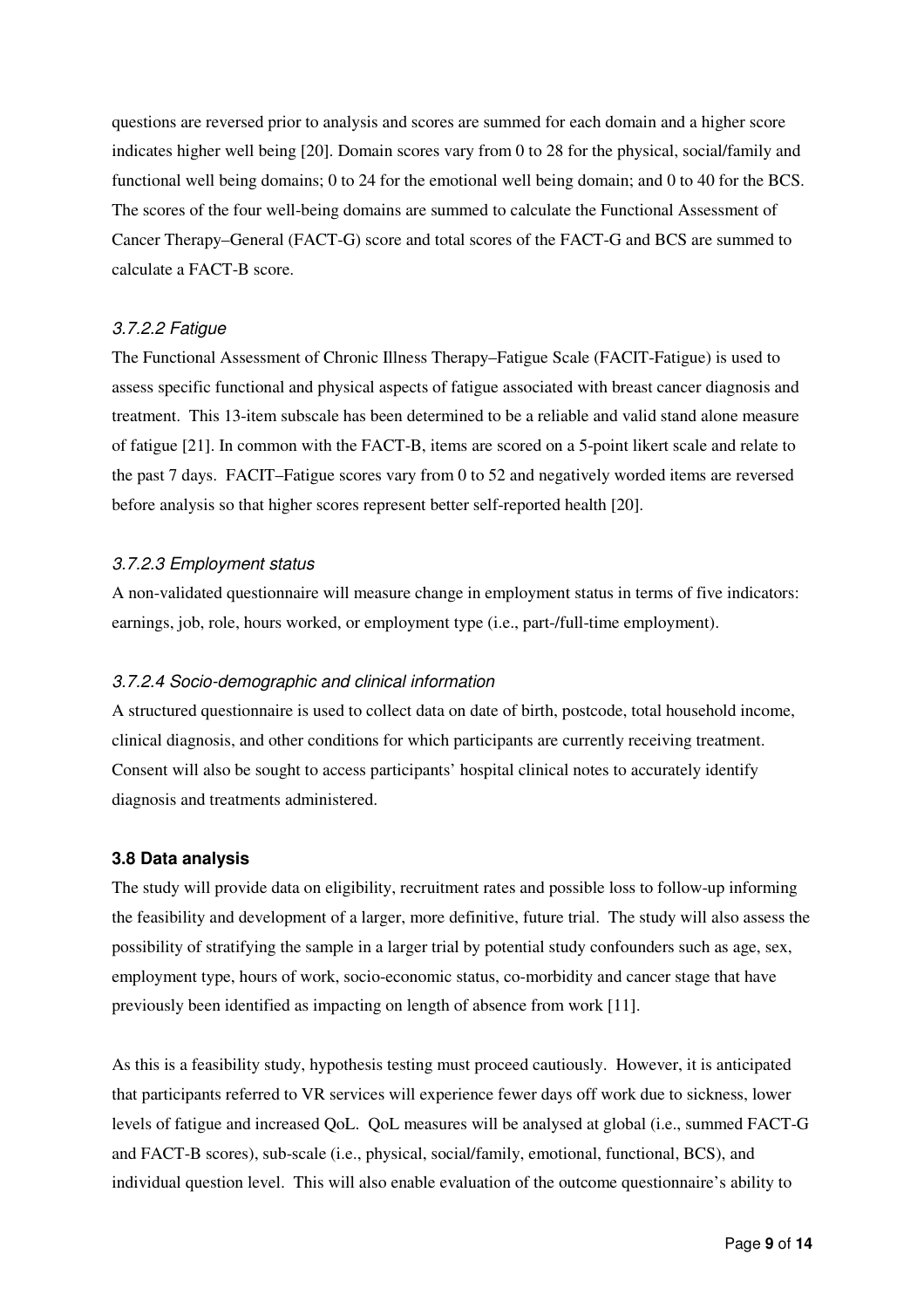detect differences in QoL between the intervention and control group associated with VR intervention. The greatest difference may be detectable at the level of individual domains of wellbeing (particularly, emotional, social/family and functional) and individual questions included in these domains (e.g., "I am satisfied with how I am coping with my illness" [GE2], "I feel close to my friends" [GS1], "I get support from my friends" [GS3], "I am able to work (include work at home)" [GF1], "My work (include work at home) is fulfilling" [GF2]) as support to remain in or return to employment may increase emotional well-being, enable access to a wider network of social support through colleagues, and increase physical functioning.

### 3.8.1 Statistics

Data analysis will be conducted using PASW Statistics (Version 17)[22]. Baseline characteristics will be reported as mean and standard deviation for continuous data and n (%) for categorical data. Differences between the intervention and control groups for the primary outcome measure will be tested using an independent samples t-test. Differences between groups in secondary outcome measures will be examined by analysis of covariance adjusting for baseline values. Significance level is set at 0.05.

#### **3.9 Post-trial evaluation**

#### 3.9.1 Acceptability of the trial and VR intervention among trial participants

A patient-centred evaluation of the acceptability of the trial will be conducted by interviewing participants in each arm of the trial. Semi-structured telephone interviews will elicit participants' views on the acceptability of participating in the trial, the method and timing of recruitment and their opinions about approaching their employers directly. Maximum variation sampling will be used to initially identify 5 patients in each arm of the trial. Key variables in the sampling frame will include: current employment status (i.e., at/off work), job, role, tenure (i.e., part-/full-time), age, diagnosis, treatment pathway. Interviewing and analysis will proceed concurrently to pinpoint data saturation, and further rounds of interviews will be conducted with new participants, if required. The interviews will be digitally recorded and transcribed. NVivo (Version 8)[23] will support data management and qualitative analysis. Transcripts will be analysed thematically using the Framework approach [24],which is a method that provides a structure within which qualitative data are organised and in which themes are identified between participants and groups of participants. Data are processed through stages that familiarise the researcher with the content and enable indexing and coding. Thematic matrices are developed that preserve the richness of the data and enable data to be categorised and compared thematically. Data collection will be conducted by two study researchers (RGK, BC). Analysis will be conducted by RGK, BC, NMG, JE and GH.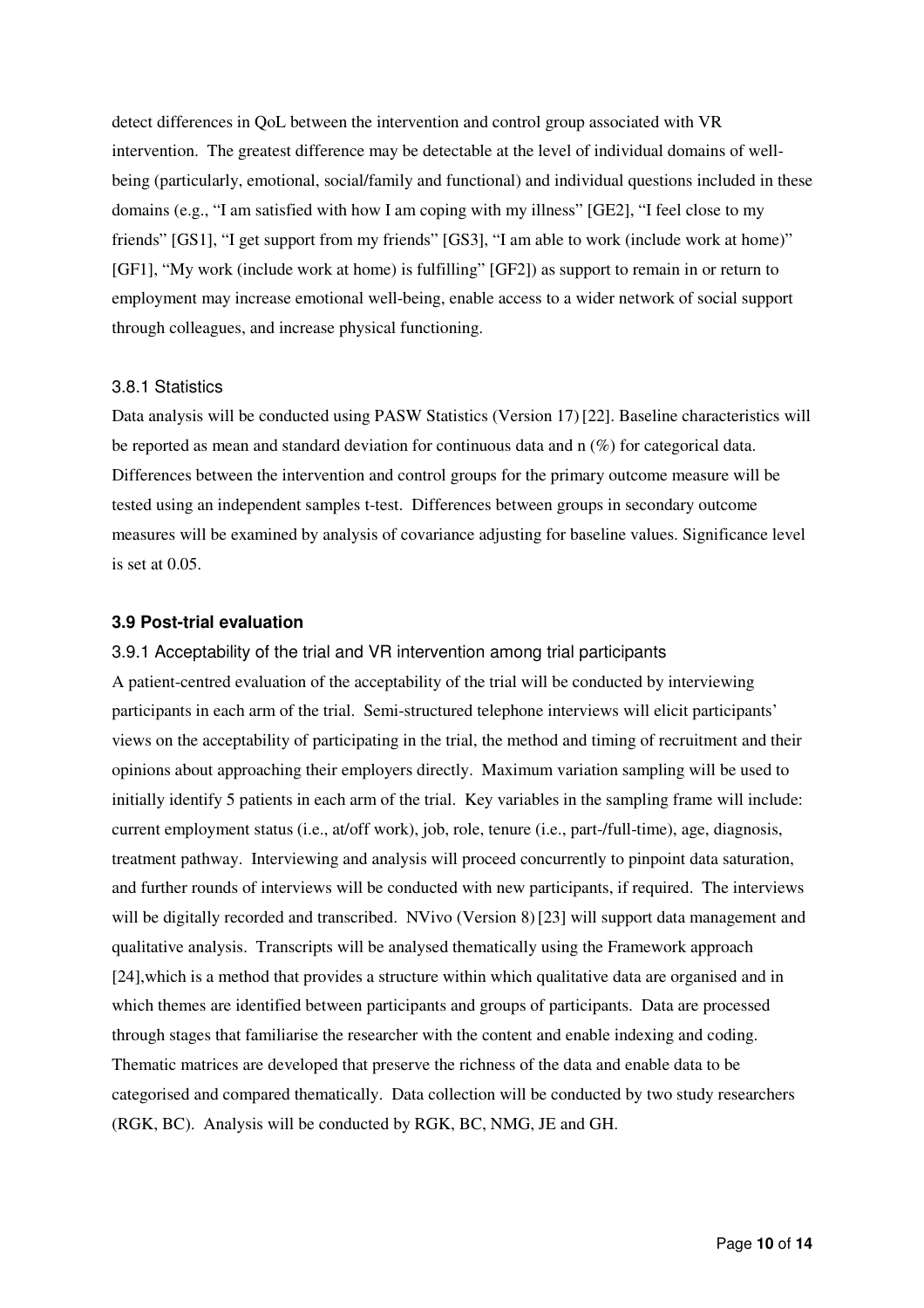# 3.9.2 Feasibility of including patients with lung and prostate cancer in a future RCT 3.9.2.1 Health Professional Interviews

Semi-structured face-to-face interviews will be conducted with purposively sampled staff from the lung and prostate cancer clinical teams (1 consultant and 1 Clinical Nurse Specialist (CNS) from each team [n=4]), staff from the VR services in Tayside and Lothian (1 service manager and 1 case manager from each service  $[n=4]$ ). Interviews will elicit views on the acceptability of the pilot RCT (e.g., the method and timing of recruitment, eligibility criteria) and the feasibility of including patients with lung or prostate cancer in a future RCT.

### 3.9.2.2 Patient Interviews

Face-to-face semi-structured interviews will also be conducted with people with either lung or prostate cancer. Individuals will be identified from clinical databases and recruited from the hospital at an appointment with their consultant. Interviews will elicit views on the acceptability of VR intervention and prospective trial participation, and explore employment issues that may have been encountered following diagnosis and treatment. Maximum variation sampling will be used to initially identify 5 patients with lung cancer and 5 people with prostate cancer. Key variables in the sampling frame will include: current employment status (i.e., at/off work), job, role, tenure (i.e., part-/full-time), age, diagnosis, treatment pathway. Individuals who were first treated with surgery will be approached to enable comparison with the group of women in the pilot RCT. Interviewing and analysis will proceed concurrently to pinpoint data saturation, and further rounds of interviews will be conducted with new participants, if required. The interviews will be recorded and transcribed and the transcripts analysed thematically using the Framework approach [24] supported by NVivo qualitative analysis software [23]. Data collection will be conducted by RGK and BC. Analysis will be conducted by RGK, BC, NMG, JE and GH.

### **3.10 Ethical considerations**

The study protocol has been approved by NHS Tayside Committee on Medical Research Ethics A (Ref: 10/S1401/15) and the ethics committee of the University of Stirling. Research Governance approval was also obtained from NHS Lothian and NHS Tayside. Informed written consent is obtained from each participant. The participant information sheet provides contact details and a telephone number of the study's principal investigator (GH) and an independent contact to whom queries may be directed during the study period. With the participant's consent their GP and consultant is informed of their involvement in the study in accordance with good practice ethical guidelines.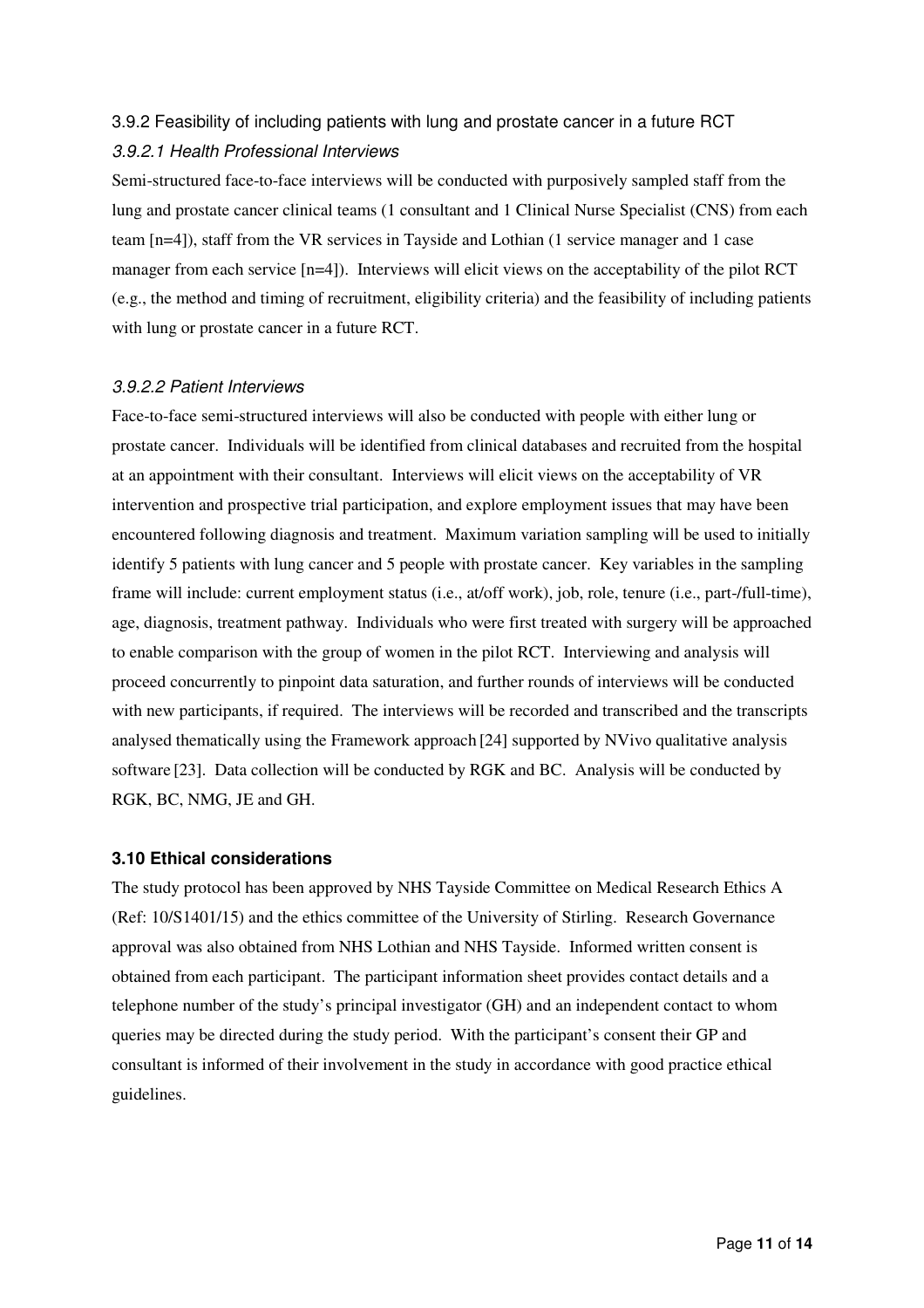#### 3.10.1 Data storage and confidentiality

All questionnaires, interview transcripts and consent forms will be stored securely in a locked filing cabinet. Quantitative and qualitative data are entered into password protected databases (PASW Statistics [Version 17][22] and NVivo [Version 8][23], respectively) in anonymised form and access is restricted to members of the research team. Following completion of the study, data will be archived and stored securely for 10 years in accordance with University of Stirling policy.

### 3.10.2 Risks

The main known risk to participants is that those who are in the usual care arm of the study may feel aggrieved that they have not received support from a VR service. However, the participant information sheet explains clearly that there is a chance that individuals may not be randomly allocated to the intervention group. There is also the potential that all participants involved in the study may feel pressured to return to work because its focus is employment. However, the Macmillan Cancer Support booklet *Work and Cancer* that all participants receive makes it clear that patients should only remain in or return to work when they feel physically and mentally able to do so.[16] Study investigators will also reinforce this message in each encounter with participants.

### **4 DISCUSSION**

To our knowledge this is the first study to determine the feasibility of an RCT to assess the effectiveness of VR services to enable people with cancer to remain in or return to employment. The study will provide evidence to assess the relevance and feasibility of a larger future trial involving patients with breast, prostate or lung cancer. VR services may assist patients with cancer maintain their income, identity, and social networks, and improve quality of life potentially mitigating the negative financial and psychosocial consequences often associated with changes in employment status following cancer diagnosis or during treatment. Findings from this research will therefore inform the future development of appropriate VR services for people living with cancer, particularly for women with breast cancer following surgery.

#### **5 ABBREVIATIONS**

BCS – Breast Cancer Subscale; CNS – Clinical Nurse Specialist; COPM – Canadian Occupational Performance Measure; DCIS – Ductal Carcinoma in Situ; EQ-5D – European Quality of Life – 5 Dimensions; FACT-B – Functional Assessment of Cancer Therapy-Breast Cancer; FACIT-Fatigue – Functional Assessment of Chronic Illness Therapy-Fatigue Scale; FACT-G – Functional Assessment of Cancer Therapy-General; GHQ-12 – 12 item General Health Questionnaire; NHS – National Health Service; PASW – Predictive Analytics SoftWare; PRI – Perth Royal Infirmary; SCHWL – Scottish Centre for Healthy Working Lives; VR – vocational rehabilitation; WGH – Western General Hospital, Edinburgh.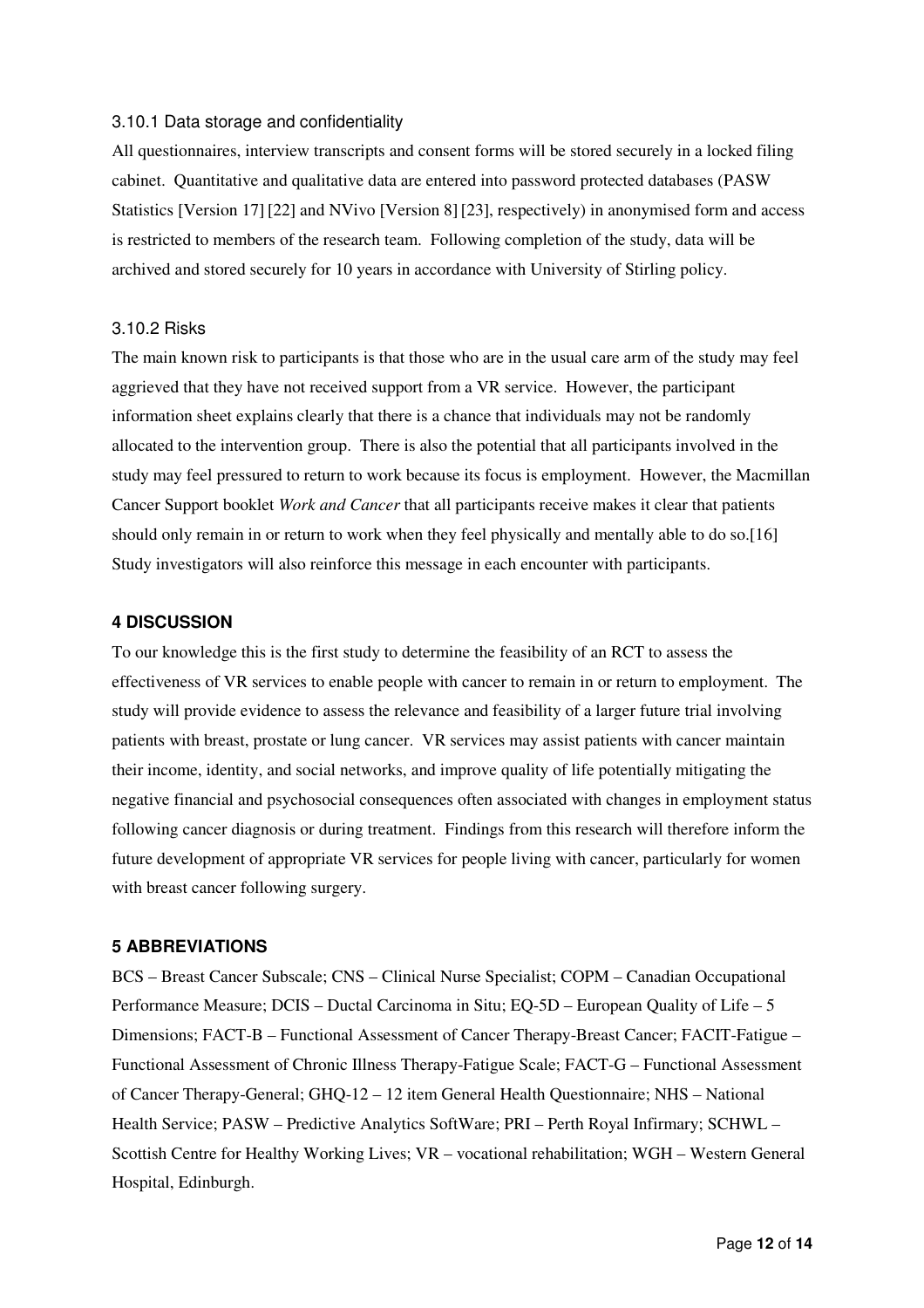### **6 COMPETING INTERESTS**

The authors declare that they have no competing interests.

### **7 AUTHORS' CONTRIBUTIONS**

RGK is responsible for recruitment to the trial. RGK and BC will conduct data collection and analysis. JE and NMG contributed to the design of the study, secured funding, and will conduct data analysis. DA is the trial statistician and is responsible for generating the randomisation sequences and providing guidance on statistical analysis of trial data. GH designed the study, secured funding, is responsible for project oversight, and will conduct data analysis. RGK and GH wrote the first draft of the manuscript and BC, JE, NMG and DA commented on drafts. All authors approved the final version.

### **8 ACKNOWLEDGEMENTS**

We are grateful to Macmillan Cancer Support and the Scottish Centre for Healthy Working Lives for funding the study and the VR services, clinical teams and women participating in the trial.

### **9 REFERENCES**

- 1. Verdecchia A, Francisci S, Brenner H, Gatta G, Micheli A, Mangone L, Kunkler I: Recent cancer survival in Europe: a 2000-02 period analysis of EUROCARE-4 data. *Lancet Oncology* 2007, **8**(9):784-796.
- 2. Cancer Backup: *Cancer and Working Guidelines for Employers, HR and Line Managers* London, Chartered Institute of Personnel and Development, 2006.
- 3. NHS National Services Scotland, Information Services Division: *Cancer Incidence 2007* Edinburgh.
- 4. NHS National Services Scotland, Information Services Division: *Breast Cancer Incidence 2003- 2007* Edinburgh.
- 5. Autier P, Boniol M, LaVecchia C, Vatten L, Gavin A, Héry C, Heanue M: Disparities in breast cancer mortality trends between 30 European countries: retrospective trend analysis of WHO mortality database. *BMJ* 2010, **341**:c3620
- 6. Hermon C, Beral V: Breast cancer mortality rates are levelling off or beginning to decline in many western countries: analysis of time-trends, age-cohort and age-period models of breast cancer mortality in 20 countries. *Br J Cancer* 1996, **73**:955-960
- 7. Levi F, Bosetti C, Lucchini F, Negri E, LaVecchia C: Monitoring the decrease in breast cancer mortality in Europe. *Eur J Cancer Prev* 2005, **14**(6):497-502
- 8. NHS Scotland: *Cancer in Scotland: Sustaining Change Cancer Incidence Projections for Scotland (2001-2020): an aid to planning cancer services* Edinburgh; Scottish Executive, 2004.
- 9. Black C: *Working for a Healthier Tomorrow: Review of the health of Britain's working age population* London; The Stationery Office, 2008.
- 10. Scottish Government: *Better Cancer Care: an action plan*. Edinburgh; Scottish Government, 2008.
- 11. Illingworth N, Stoddart K, Hubbard G: *Employment and cancer: a narrative review of the evidence*. Cancer Care Research Centre, University of Stirling, 2009.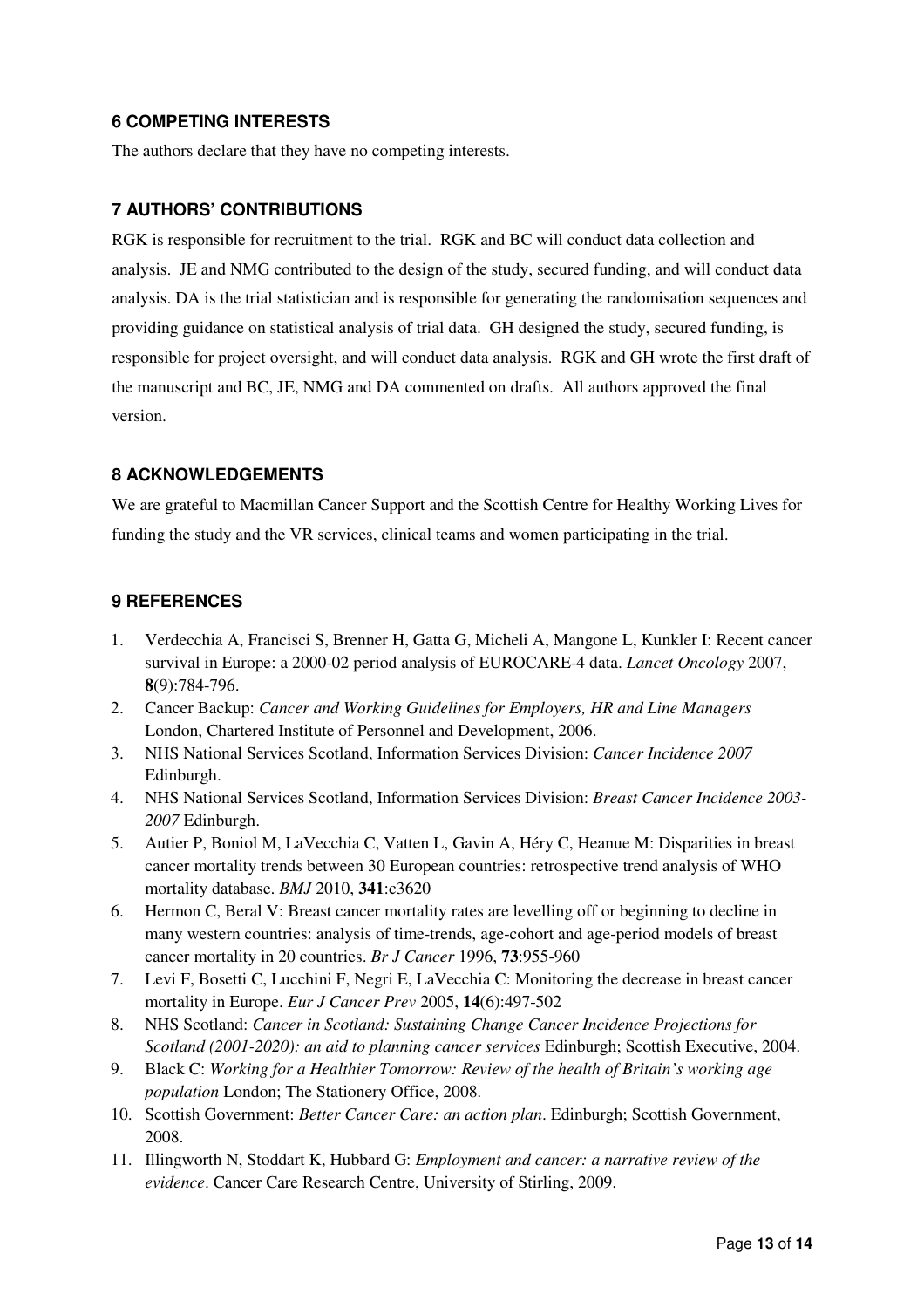- 12. Drolet M, Maunsell E, Mondor M, Brisson C, Brisson J, Mâsse B, Deschênes L: Work absence after breast cancer diagnosis: a population-based study. *CMAJ* 2005, **173**(7):765-771
- 13. Law M, Baptiste S, Carswell S, McColl A, Polatajko H, Pollock N: *Canadian Occupational Performance Measure Manual (4th ed.)*. Toronto; CAOT, 2005.
- 14. Goldberg DP, Williams P: *A User's Guide to the General Health Questionnaire*. Windsor; NFER-Nelson, 1988.
- 15. Cheung K, Oemar M, Oppe M, Rabin R: *EQ-5D: Basic Information on how to use EQ-5D, (Version 3.0)*. Rotterdam; EuroQol Group, 2010.
- 16. Macmillan Cancer Support: *Work and Cancer.* London; Macmillan Cancer Support, 2009.
- 17. Ferrie J, Kivimaki M, Head J, Shipley M, Vahtera J, Marmot M: A comparison of self-reported sickness absence with absences recorded in employer's registers: evidence from the Whitehall II study. *J Occ Environ Med* 2005, **62**:74-79.
- 18. Severns JL, Mulder J, Laheij RJ, Verbeek AL: Precision and accuracy in measuring absence from work as a basis for calculating productivity costs in The Netherlands. *Soc Sci Med* 2000, **51**(2):243-249.
- 19. Brady MJ, Cella DF, Mo F, Bonomi AE, Tulsky DS, Lloyd SR, Deasy S, Cobleigh M, Shiomoto G: Reliability and validity of the Functional Assessment of Cancer Therapy-Breast (FACT-B) quality of life instrument. *J Clin Oncol* 1997, **15**:974-986.
- 20. Webster K, Cella D, Yost K: The Functional Assessment of Chronic Illness Therapy (FACIT) Measurement System: properties, applications, and interpretation. *Health Qual Life Outcomes* 2003 **1**:79.
- 21. Yellen SB, Cella DF, Webster K, Blendowski C, Kaplan E: Measuring fatigue and other anemiarelated symptoms with the Functional Assessment of Cancer Therapy (FACT) measurement system. *J Pain Symptom Manage* 1997, **13**(2):63-74.
- 22. IBM Corporation. *PASW Statistics* (Version 17).
- 23. QSR International. *NVivo* (Version 8).
- 24. Ritchie J, Lewis J (eds.): *Qualitative research practice: a guide for social science students and researchers*. Sage, London, 2003.

## **FIGURE CAPTION**

## **Figure 1**

Study Design Flowchart: enrolment, randomisation and follow-up